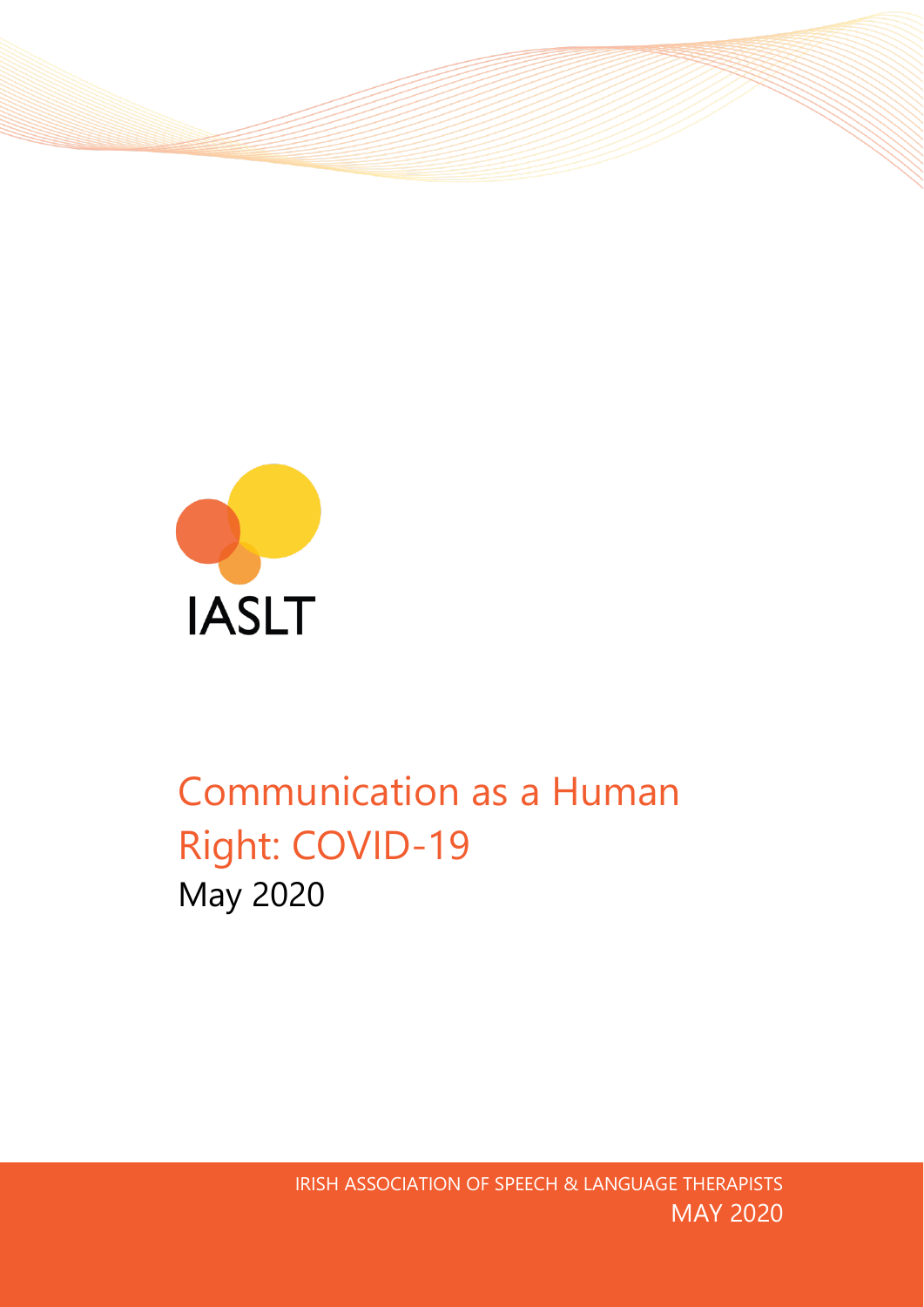The Irish Association of Speech and Language Therapists (IASLT) is one of the founding members of the International Communication Project (ICP). The ICP seeks and supports cooperation between Speech and Language Therapists and others around the world who share the common goal of raising the profile of communication disabilities.

At the heart of this network is a commitment to the Universal Declaration of Communication Rights. The Declaration recognises very simply, but very powerfully, that communication is the most fundamental of human capacities, and the opportunity to communicate is a basic human right. Communication takes many different forms. Everybody has the potential to communicate. People must be able to communicate to fulfil their social, educational, emotional and vocational potential.

IASLT is committed to playing its part in ensuring that the voice of people who have communication disorders are heard in our society. IASLT highlights this, not only through promoting universal access to speech and language services, but through our advocacy and representation efforts at national and global level.

#### Communication in the context of a Pandemic:

The working lives of IASLT members have changed considerably. Some members have been redeployed to new roles within the health service and are also facing challenges in the delivery of direct face-to-face speech and language therapy (SLT) supports to service users. Other members had to provide their service through other means, e.g. teletherapy. Members are proactively managing challenges through changes to work practices and alternative modes of service delivery to ensure service user and clinician safety.

IASLT members are driven in contributing to these changes because we recognise that the lives of people with communication needs have also changed.

#### Children/Young Persons (CYP) Services:

Children's developing communication skills enable them to learn, build relationships and access their community. We know that during the pandemic, children and young people with identified SLT needs will receive different or less supports due to a reduction in face to face interventions, redeployment of speech and language therapists and closure of educational settings. Many children and young people will remain on waiting lists and others will face additional delays in having their SLT needs identified. Redeployment must not erode the already fragile services across provisions in primary care, disability and mental health services. IASLT is concerned that growing waiting lists and breaks in service can limit a child's communication potential and calls for a clear roadmap in how face to face services can resume as part of the government's plan to recovery.